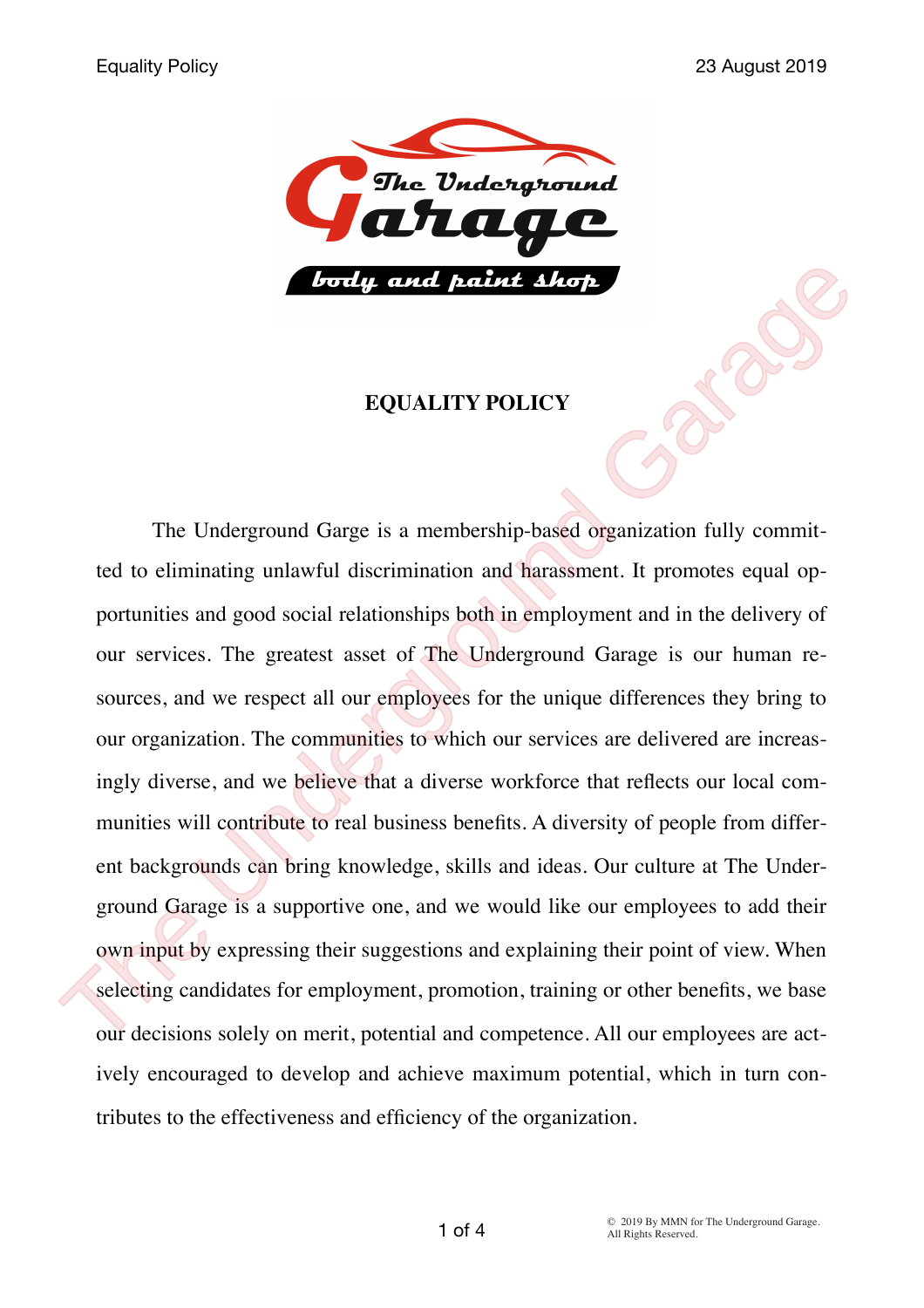## **LEGAL STATUS:**

Several legislative acts are used to protect individuals from discrimination.

The legislation includes the following legislative acts:

The Equal Pay Act 1970 as amended

Equality Act of 2006

- The Sex Discrimination Act 1975 as amended

- The Gender Recognition Act 2004

- The Disability Discrimination Act 1995

-Disability Discrimination Act 2005

- Race Relations Act of 1996

- The Race Relations (Amendment) Act 2000.

- The provisions of the Race Relations Act 1976

- Regulations of 2003.

- Employment Equality (Age) Regulations 2006

- Employment Equality (Religion or Belief) Regulations 2003)

- Employment Equality (Sexual Orientation) Regulations 2003)

- Employment Equality (Sex Discrimination) Regulations 2005

- The Part-time Workers (Prevention of Less Favourable Treatment) Regulations 2000, as amended. The legislation includes the following legislative acts:<br>
The Equal Pay Act 1970 as amended<br>
Equality Act of 2006<br>
The Sex Discrimination Act 1975 as amended<br>
The Gender Recognition Act 2004<br>
The Disability Discrimination

(Amendment) Regulations 2002)

- The Employment Rights Act 1996 - Human Rights Act 1998.

No person, including job applicants, employees, users of our services or customers, shall be treated less favourably on the grounds of gender, sex, marital status, pregnancy, gender reassignment, race, colour, nationality, ethnic or national origin, dis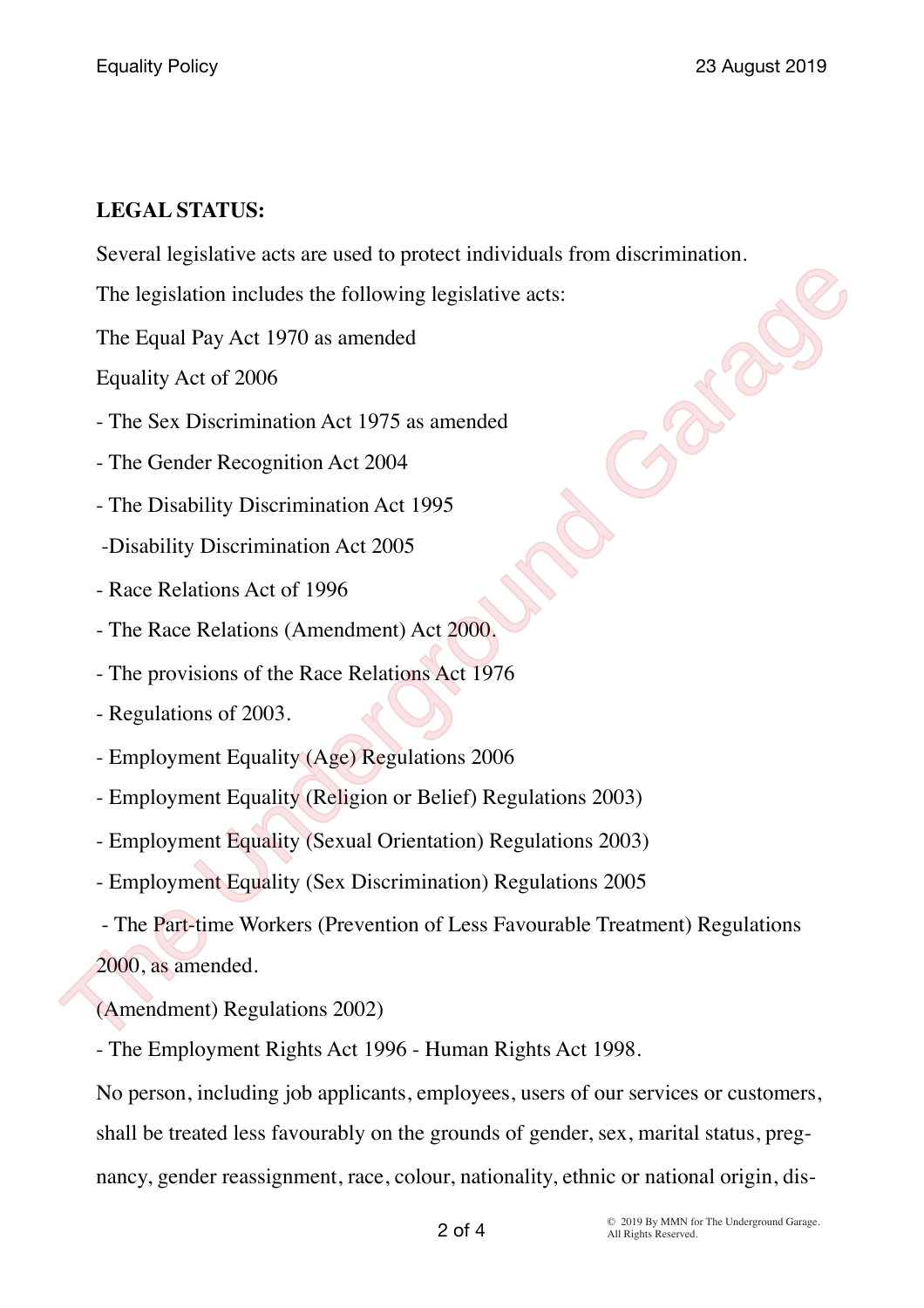ability, sexual orientation, partnership, religion or belief, age, trade union membership, political opinion, unrelated criminal conviction, liability for dependants or employment status. We are against all forms of unlawful and unfair discrimination. The Underground Garage has a statutory obligation to develop a Strategy for Racial Equality, People with Disabilities and Gender every three years. This includes the development of an action plan that sets out what action needs to be taken to meet existing responsibilities in this area, both general and more specific.

#### **WHO BEARS THE RESPONSIBILITY?**

Everyone, who is working for or on behalf of The Underground Garage has a responsibility to comply with and support The Underground Garage Policy on Gender and Diversity. This applies:

- All Employees

- Trade Union Representatives - Partners, Contractors and Suppliers

The Underground Garage does not tolerate any form of discrimination, harassment, repression or intimidation directed against anyone seeking employment, collaboration, or any other form of discrimination, harassment, oppression or coercion. This also applies to behaviour and presentation of materials that are offensive, frightening or that may cause concern. Equality, People with Disabilities and Gender every three years. This includes the<br>development of an action plan that sets out what action needs to be taken to meet<br>existing responsibilities in this area, both general and

Any violation of our Gender and Diversity Policy by employees will be considered misconduct and will contribute to disciplinary action. Ignorance or "I didn't mean to offend" is not a line of defence.

Every employee of Tayside Contracts is an ambassador for the organization and should treat everyone with dignity and respect. We want our employees to question all kinds of prejudices, stereotypes and disrespectful behaviour of others.